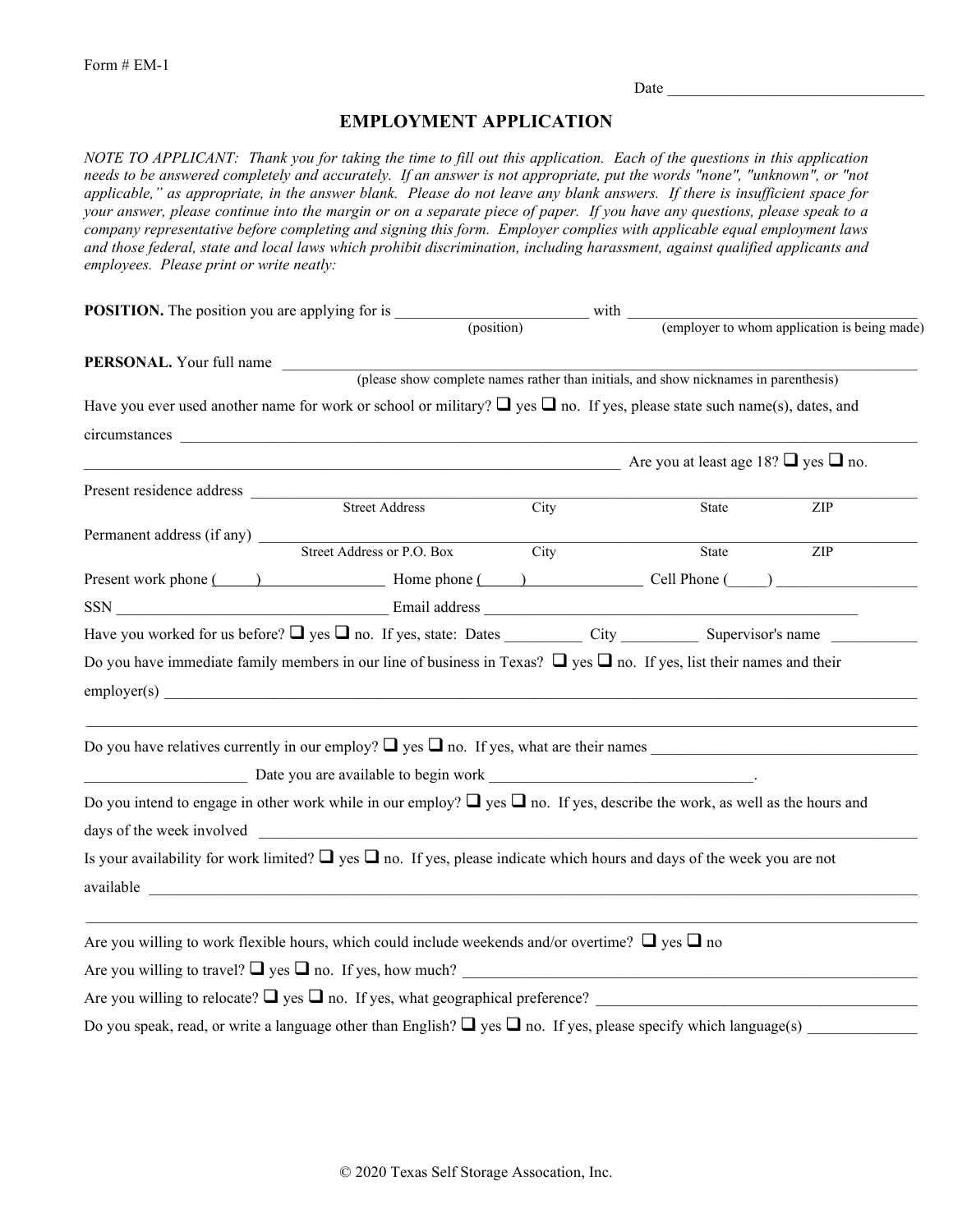Have you served in the United States military?  $\Box$  yes  $\Box$  no. If yes, state dates of service We honor service in the U.S. military and consider it only as a positive qualification. We comply with the Uniformed Services Employment and Reemployment Rights Act (USERRA), which is a federal law intended to ensure that persons who serve or have served in the Armed Forces, Reserve, National Guard, or other uniformed Services are not disadvantaged in their civilian careers because of their service, are promptly reemployed in their civilian jobs upon their return from duty, and are not discriminated against in employment based on past, present, or future military service.

Highest rank held **Exercise 2.** Rank at time of discharge  $\blacksquare$ 

Nature of duty or training

Are you engaged in illegal use of drugs (such as marijuana, cocaine, heroin, crack, speed, LSD, etc.)?  $\Box$  yes  $\Box$  no. Are you willing to be tested for illegal use of drugs?  $\Box$  yes  $\Box$  no.

(Note: if hired, the Immigration Reform and Control Act requires that you present documents verifying your identity and your eligibility to work in the U.S.)

| <b>EDUCATION.</b>                       | Name and location of school | How many years<br>completed? | Did you<br>graduate? | What degree $(s)$<br>received or<br>subject(s) studied? |
|-----------------------------------------|-----------------------------|------------------------------|----------------------|---------------------------------------------------------|
| Grade school                            |                             |                              |                      |                                                         |
| High school                             |                             |                              |                      |                                                         |
| College                                 |                             |                              |                      |                                                         |
| Trade, business<br>or vocational school |                             |                              |                      |                                                         |

Academic honors or awards received (You may omit any which identify your race, color, national origin, sex, religion, age or  ${\rm dissibility)}$  are the contract of the contract of the contract of the contract of the contract of the contract of the contract of the contract of the contract of the contract of the contract of the contract of the contract of t

**LICENSES AND CERTIFICATIONS.** Do you have any professional or vocational licenses (real estate, plumbing, electrician, air conditioning, pest control applicator, etc.)?  $\Box$  yes  $\Box$  no.

Do you have any professional certifications?  $\Box$  yes  $\Box$  no. If yes to either question, please describe below.

| What type of license,          | From what state agency, | Date issued     | License |
|--------------------------------|-------------------------|-----------------|---------|
| certification, or designations | city, or organization   | (if applicable) | number  |
|                                |                         |                 |         |

\_\_\_\_\_\_\_\_\_\_\_\_\_\_\_\_\_\_\_\_\_\_\_\_\_\_\_\_\_\_\_\_ \_\_\_\_\_\_\_\_\_\_\_\_\_\_\_\_\_\_\_\_\_\_\_\_\_\_\_\_\_\_ \_\_\_\_\_\_\_\_\_\_\_\_\_\_\_\_\_ \_\_\_\_\_\_\_\_\_\_\_\_\_\_\_\_

\_\_\_\_\_\_\_\_\_\_\_\_\_\_\_\_\_\_\_\_\_\_\_\_\_\_\_\_\_\_\_\_\_\_\_\_\_\_\_\_\_\_\_\_\_\_\_\_\_\_\_\_\_\_\_\_\_\_\_\_\_\_\_\_\_\_\_\_\_\_\_\_\_\_\_\_\_\_\_\_\_\_\_\_\_\_\_\_\_\_\_\_\_\_\_\_\_\_\_\_\_\_\_\_\_\_

 \_\_\_\_\_\_\_\_\_\_\_\_\_\_\_\_\_\_\_\_\_\_\_\_\_\_\_\_\_\_\_\_\_\_\_\_\_\_\_\_\_\_\_\_\_\_\_\_\_\_\_\_\_\_\_\_\_\_\_\_\_\_\_\_\_\_\_\_\_\_\_\_\_\_\_\_\_\_\_\_\_\_\_\_\_\_\_\_\_\_\_\_\_\_\_\_\_\_\_\_\_\_\_\_\_\_ \_\_\_\_\_\_\_\_\_\_\_\_\_\_\_\_\_\_\_\_\_\_\_\_\_\_\_\_\_\_\_\_\_\_\_\_\_\_\_\_\_\_\_\_\_\_\_\_\_\_\_\_\_\_\_\_\_\_\_\_\_\_\_\_\_\_\_\_\_\_\_\_\_\_\_\_\_\_\_\_\_\_\_\_\_\_\_\_\_\_\_\_\_\_\_\_\_\_\_\_\_\_\_\_\_\_ \_\_\_\_\_\_\_\_\_\_\_\_\_\_\_\_\_\_\_\_\_\_\_\_\_\_\_\_\_\_\_\_\_\_\_\_\_\_\_\_\_\_\_\_\_\_\_\_\_\_\_\_\_\_\_\_\_\_\_\_\_\_\_\_\_\_\_\_\_\_\_\_\_\_\_\_\_\_\_\_\_\_\_\_\_\_\_\_\_\_\_\_\_\_\_\_\_\_\_\_\_\_\_\_\_\_ \_\_\_\_\_\_\_\_\_\_\_\_\_\_\_\_\_\_\_\_\_\_\_\_\_\_\_\_\_\_\_\_\_\_\_\_\_\_\_\_\_\_\_\_\_\_\_\_\_\_\_\_\_\_\_\_\_\_\_\_\_\_\_\_\_\_\_\_\_\_\_\_\_\_\_\_\_\_\_\_\_\_\_\_\_\_\_\_\_\_\_\_\_\_\_\_\_\_\_\_\_\_\_\_\_\_

Have you ever had a license or certification (if any) revoked, suspended, or restricted?  $\Box$  yes  $\Box$  no. If yes, please explain

**OTHER QUALIFICATIONS.** Please state any other information about your personal qualities, skills, and abilities which would be helpful in considering you (including strengths, weaknesses, goals, etc.)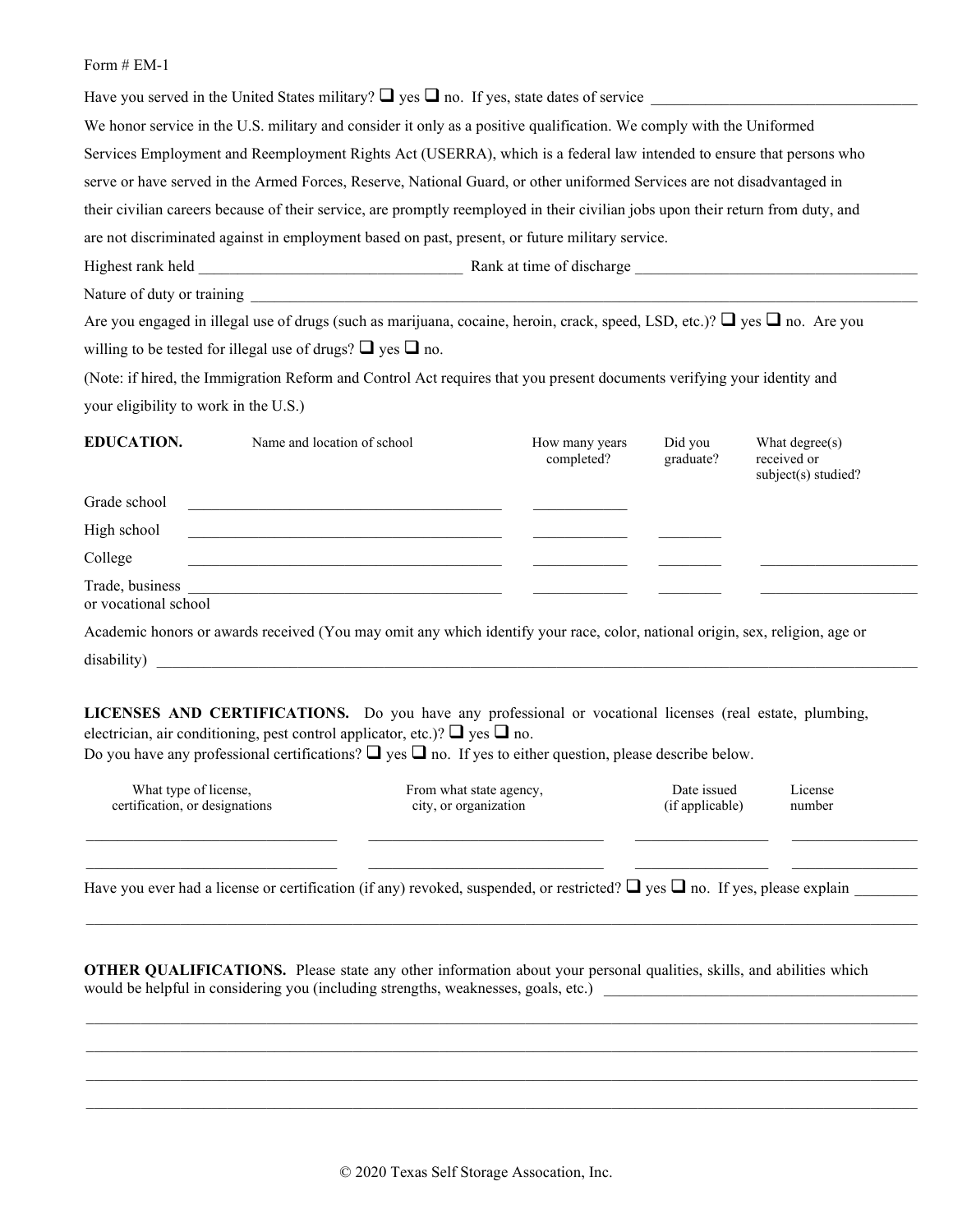**CRIMINAL HISTORY. [AUSTIN-BASED EMPLOYERS WITH 15 OR MORE EMPLOYEES SHOULD NOT ASK THIS QUESTION UNTIL A CONDITIONAL OFFER IS MADE.]** Past criminal history will not necessarily bar consideration for employment. We will individually review your criminal record, if any, in considering your application for employment. Factors we will review will include, if known, your age at time of conviction, length of time since offense, seriousness of offense, the duties of the job for which you are applying, and rehabilitation. We may ask you to explain the circumstances of a conviction and/or describe any extenuating circumstances.

Have you been convicted of, pleaded guilty to, pleaded nolo contendre or no contest to, or served probation for any misdemeanors or felonies (other than parking and traffic tickets) in the past?  $\Box$  yes  $\Box$  no. If yes, list below all such misdemeanors and felonies for which you have been convicted, including DWIs. If there is insufficient room, please list on a separate page. An extra page  $\Box$  is or  $\Box$  is not attached for that purpose. You may be asked to obtain verification of any criminal record.

| Year                     | Location (city and state)                                              | Type of crime (theft, assault, etc)                                                                                                                                                                                                                                     |  |
|--------------------------|------------------------------------------------------------------------|-------------------------------------------------------------------------------------------------------------------------------------------------------------------------------------------------------------------------------------------------------------------------|--|
|                          |                                                                        |                                                                                                                                                                                                                                                                         |  |
|                          |                                                                        | Are you on probation or parole for any conviction at the present time? $\Box$ yes $\Box$ no. If yes, please specify                                                                                                                                                     |  |
|                          |                                                                        |                                                                                                                                                                                                                                                                         |  |
|                          |                                                                        |                                                                                                                                                                                                                                                                         |  |
|                          |                                                                        | <b>MISCELLANEOUS.</b> How were you referred to us? $\Box$ Friend $\Box$ Relative $\Box$ Walk-in $\Box$ Ad $\Box$ Agency $\Box$ Other                                                                                                                                    |  |
| If no, please explain    | <u> 1989 - John Stein, Amerikaansk politiker (* 1918)</u>              | <b>PRIOR EMPLOYMENT</b> . We normally contact an applicant's current and previous employers for reference purposes. Are<br>you currently employed? $\Box$ yes $\Box$ no. May we contact your current employer at this time? $\Box$ yes $\Box$ no $\Box$ not applicable. |  |
|                          |                                                                        | May we contact your current employer after a conditional offer of employment is made? $\Box$ yes $\Box$ no $\Box$ not applicable.                                                                                                                                       |  |
|                          | If you have any employment recommendation letters, please attach them. |                                                                                                                                                                                                                                                                         |  |
|                          |                                                                        | Please provide below your prior employment history for the preceding five employers or past five years, whichever is greater.                                                                                                                                           |  |
| Current or last employer |                                                                        |                                                                                                                                                                                                                                                                         |  |
|                          |                                                                        |                                                                                                                                                                                                                                                                         |  |
|                          |                                                                        |                                                                                                                                                                                                                                                                         |  |
|                          |                                                                        |                                                                                                                                                                                                                                                                         |  |
|                          | Position and duties <u>experiences</u>                                 |                                                                                                                                                                                                                                                                         |  |
|                          |                                                                        | Salary (beginning) \$ ___________________ (ending) \$ _____________________________ Supervisor's name                                                                                                                                                                   |  |
|                          |                                                                        |                                                                                                                                                                                                                                                                         |  |
| Next previous employer   |                                                                        |                                                                                                                                                                                                                                                                         |  |
|                          |                                                                        | Phone $\qquad \qquad$                                                                                                                                                                                                                                                   |  |
|                          | Employer's name<br>City/State                                          |                                                                                                                                                                                                                                                                         |  |
|                          |                                                                        |                                                                                                                                                                                                                                                                         |  |
|                          | Salary (beginning) \$ (ending) \$                                      | Supervisor's name                                                                                                                                                                                                                                                       |  |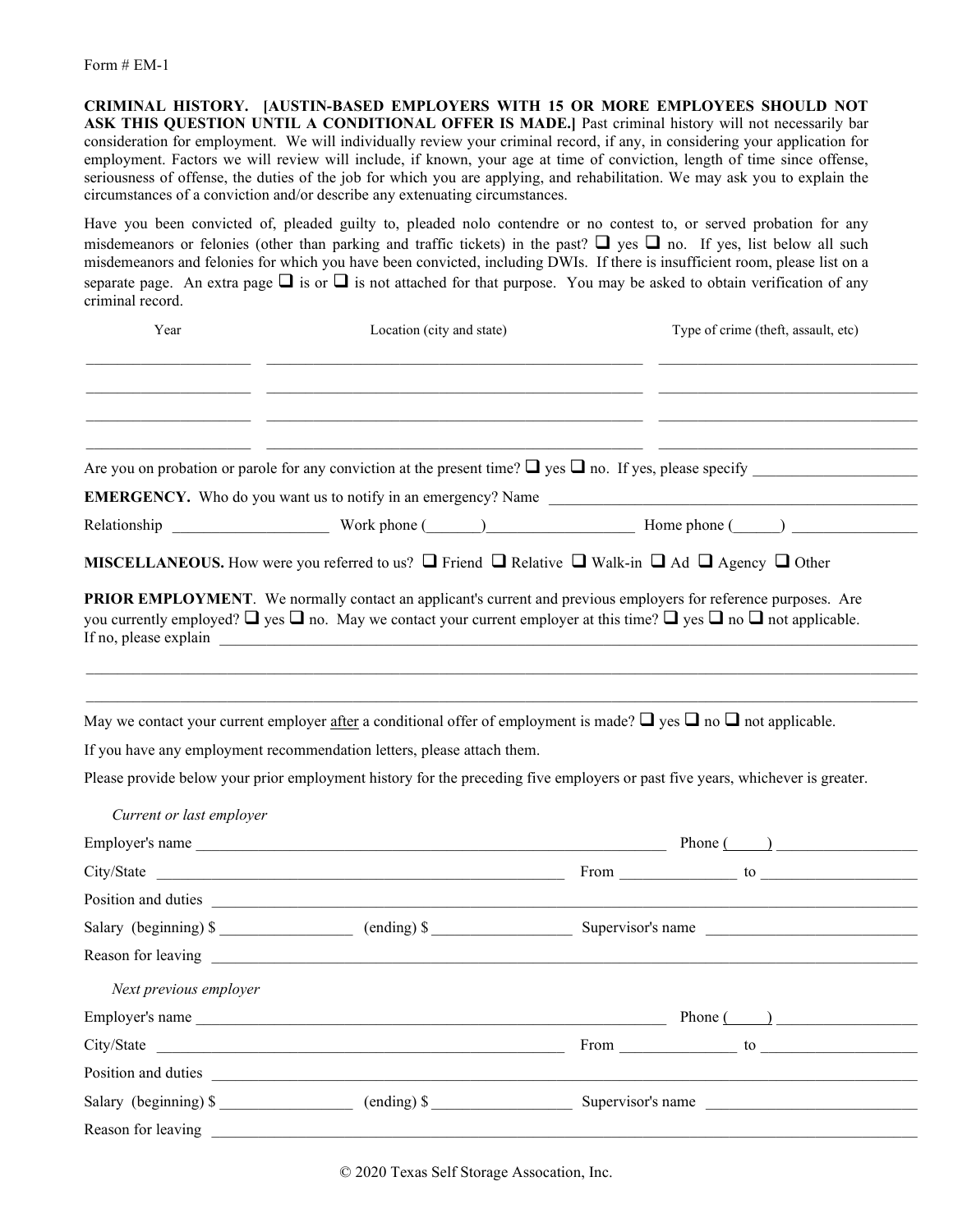| Next previous employer |                                                                                                                                            |                                                                                                                        |
|------------------------|--------------------------------------------------------------------------------------------------------------------------------------------|------------------------------------------------------------------------------------------------------------------------|
|                        |                                                                                                                                            | Phone $(\_\_\_\_\_\$ <sub><math>\_\_\_</math></sub>                                                                    |
|                        |                                                                                                                                            |                                                                                                                        |
|                        |                                                                                                                                            |                                                                                                                        |
|                        |                                                                                                                                            |                                                                                                                        |
|                        |                                                                                                                                            |                                                                                                                        |
| Next previous employer |                                                                                                                                            |                                                                                                                        |
|                        |                                                                                                                                            |                                                                                                                        |
|                        |                                                                                                                                            |                                                                                                                        |
|                        |                                                                                                                                            |                                                                                                                        |
|                        |                                                                                                                                            |                                                                                                                        |
|                        |                                                                                                                                            |                                                                                                                        |
| Next previous employer |                                                                                                                                            |                                                                                                                        |
|                        |                                                                                                                                            |                                                                                                                        |
|                        |                                                                                                                                            |                                                                                                                        |
|                        | Position and duties                                                                                                                        |                                                                                                                        |
|                        |                                                                                                                                            |                                                                                                                        |
|                        |                                                                                                                                            |                                                                                                                        |
| Other information      |                                                                                                                                            |                                                                                                                        |
|                        |                                                                                                                                            |                                                                                                                        |
|                        |                                                                                                                                            | Have you ever been fired, terminated, or asked to resign by any employer? $\Box$ yes $\Box$ no. If yes, please explain |
|                        |                                                                                                                                            |                                                                                                                        |
|                        | <b>DRIVING RECORD.</b> If you are applying for a position which involves driving on the job, please answer the following                   |                                                                                                                        |
|                        | questions. Can you drive a vehicle safely? $\Box$ yes $\Box$ no. Do you have a valid, unexpired driver's license? $\Box$ yes $\Box$ no. If |                                                                                                                        |
|                        | yes, please state your current driver's license number __________________________ Expiration date ____________                             |                                                                                                                        |
| Issuing state          | <u> 1980 - Jan Barbara, martxa al II-lea (h. 1980).</u>                                                                                    |                                                                                                                        |
|                        |                                                                                                                                            |                                                                                                                        |
|                        |                                                                                                                                            |                                                                                                                        |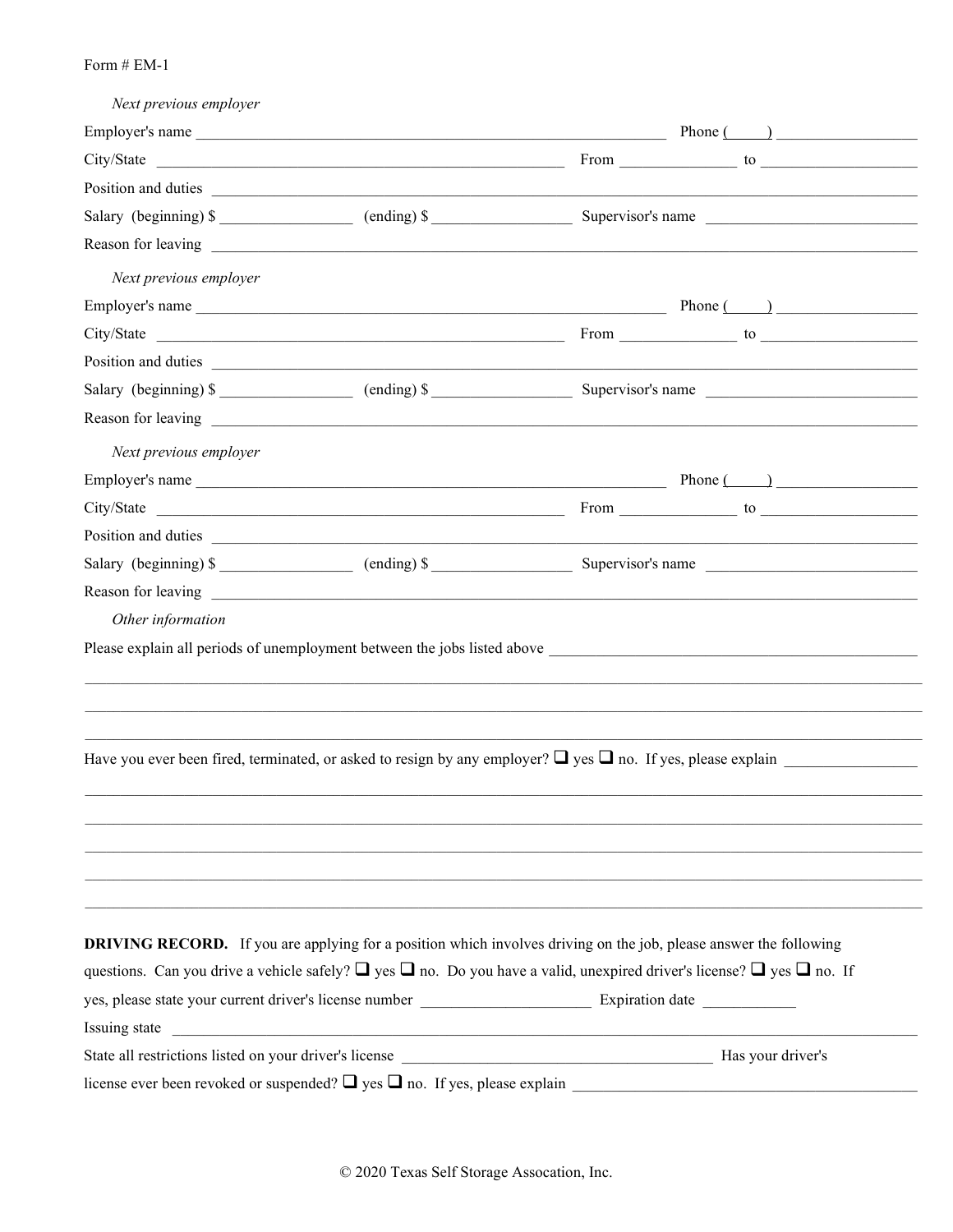List all traffic violations (other than parking tickets) for which you were convicted during the past five years. Employer may have this information verified by independent sources.

| Year                                                                                                                  | Violation                                                                                                             |                           | City and State                                                                                                                                                                                                                                                                                                                                   |                |  |
|-----------------------------------------------------------------------------------------------------------------------|-----------------------------------------------------------------------------------------------------------------------|---------------------------|--------------------------------------------------------------------------------------------------------------------------------------------------------------------------------------------------------------------------------------------------------------------------------------------------------------------------------------------------|----------------|--|
|                                                                                                                       | <u> 1989 - Johann Stoff, deutscher Stoff, der Stoff, der Stoff, der Stoff, der Stoff, der Stoff, der Stoff, der S</u> |                           |                                                                                                                                                                                                                                                                                                                                                  |                |  |
| <b>PERSONAL REFERENCES.</b> (Do not include relatives, roommates, or previous employers.)<br>Name                     | City and State                                                                                                        | Phone (include area code) | Occupation                                                                                                                                                                                                                                                                                                                                       | Years<br>Known |  |
| <u> 1989 - Johann Harry Harry Harry Harry Harry Harry Harry Harry Harry Harry Harry Harry Harry Harry Harry Harry</u> |                                                                                                                       |                           |                                                                                                                                                                                                                                                                                                                                                  |                |  |
| <b>RENTAL HISTORY.</b> Landlord's Name                                                                                |                                                                                                                       | City and State            | Phone (include area code)                                                                                                                                                                                                                                                                                                                        |                |  |
|                                                                                                                       |                                                                                                                       |                           | $\begin{pmatrix} 1 & 1 \\ 1 & 1 \end{pmatrix}$                                                                                                                                                                                                                                                                                                   |                |  |
|                                                                                                                       |                                                                                                                       |                           | $\begin{picture}(20,20)(-0.0,0.0) \put(0,0){\line(1,0){10}} \put(15,0){\line(1,0){10}} \put(15,0){\line(1,0){10}} \put(15,0){\line(1,0){10}} \put(15,0){\line(1,0){10}} \put(15,0){\line(1,0){10}} \put(15,0){\line(1,0){10}} \put(15,0){\line(1,0){10}} \put(15,0){\line(1,0){10}} \put(15,0){\line(1,0){10}} \put(15,0){\line(1,0){10}} \put($ |                |  |
| Landlord previous to above<br>(Limit to landlords in previous 24 months)                                              | <u> 1980 - Johann John Stone, mars et al. (</u> 1980)                                                                 |                           |                                                                                                                                                                                                                                                                                                                                                  |                |  |

**MEDICAL EXAM AND DRUG TESTS.** Reliable attendance and dependable performance during the contemplated work hours is required. Before or after any offer of employment is made, you may be asked to take a test for illegal use of drugs. You may be asked to take a job-related medical examination if a conditional offer of employment is made.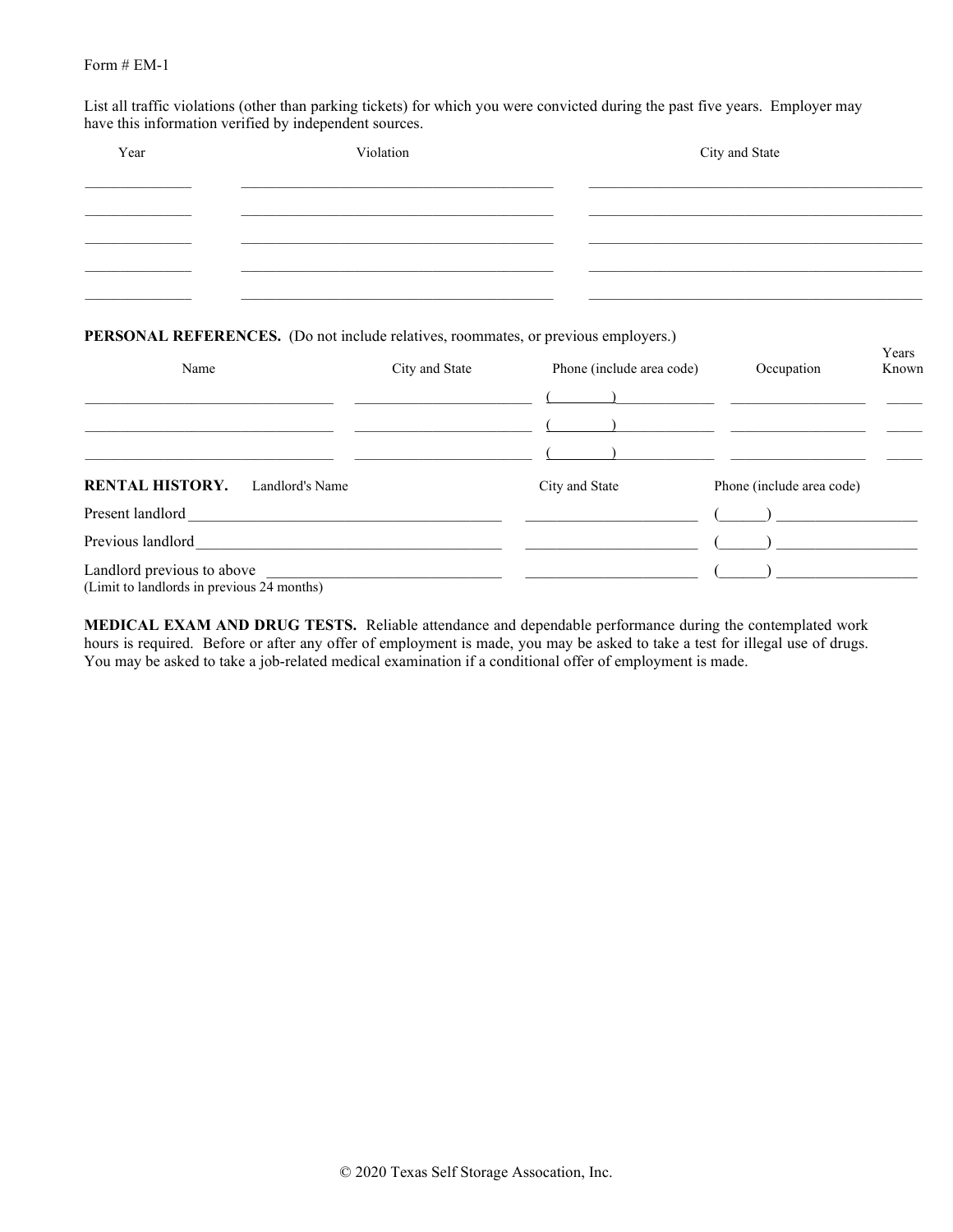**Please complete this page** *after* **completing the first five pages of this Employment Application.** 

## **APPLICANT'S AUTHORIZATION**

Applicant's full name (please use complete names rather than initials, and show any nicknames in parenthesis) Name of employer to whom application is being submitted Date Date I hereby give permission to Employer, its agents, and/or third-party contractors to: obtain verification of any information provided by me in this employment application and in any supplemental questionnaire, exhibit, resume´, or biographical sheet submitted by Applicant;

obtain information regarding my work habits and skills from my past and present employers, as well as listed or developed references or institutions;

obtain information from law enforcement and other governmental agencies, military authorities, and private companies concerning my conduct, including traffic and criminal violations;

obtain information from educational institutions concerning my educational record, conduct, and skills; and

obtain information concerning my credit history from credit reporting agencies, financial institutions, and other sources.

I understand that I may be asked to sign a separate authorization form prior to any testing for illegal drugs. I understand that if I receive a conditional offer of employment, I may be asked to sign a separate authorization form prior to any job-related medical examination.

I authorize all institutions, agencies, companies or persons referred to above, to give Employer and/or its agents all information requested. I authorize Employer and agencies or companies of Employer's choice to investigate all information on this application. Under the federal Fair Credit Reporting Act, I understand that I am entitled to know if employment is denied because of information obtained by Employer from a consumer reporting agency. I understand that I will be so advised and given the name of the reporting agency for more information. I release Employer and all other parties from any claims, liabilities, and damages resulting from obtaining or furnishing information, even if furnished negligently. A copy of this authorization and release shall be as valid as the original.

\_\_\_\_\_\_\_\_\_\_\_\_\_\_\_\_\_\_\_\_\_\_\_\_\_\_\_\_\_\_\_\_\_\_\_\_\_\_\_\_\_\_ \_\_\_\_\_\_\_\_\_\_\_\_\_\_\_\_\_\_\_\_\_\_\_\_\_\_\_\_\_\_\_\_\_\_\_\_\_\_\_\_\_\_\_\_\_

 $\_$  , and the state of the state of the state of the state of the state of the state of the state of the state of the state of the state of the state of the state of the state of the state of the state of the state of the

\_\_\_\_\_\_\_\_\_\_\_\_\_\_\_\_\_\_\_\_\_\_\_\_\_\_\_\_\_\_\_\_\_\_\_\_\_\_\_\_\_\_ \_\_\_\_\_\_\_\_\_\_\_\_\_\_\_\_\_\_\_\_\_\_\_\_\_\_\_\_\_\_\_\_\_\_\_\_\_\_\_\_\_\_\_\_\_

Present Driver's License Number (Only for Driving Applicant's Signature Positions)

State Issuing Above Driver's License Applicant's Printed Name

Social Security Number Present Street Address (This information will be used only to facilitate background and credit checks)

\_\_\_\_\_\_\_\_\_\_\_\_\_\_\_\_\_\_\_\_\_\_\_\_\_\_\_\_\_\_\_\_\_\_\_\_\_\_

City/State/ZIP Code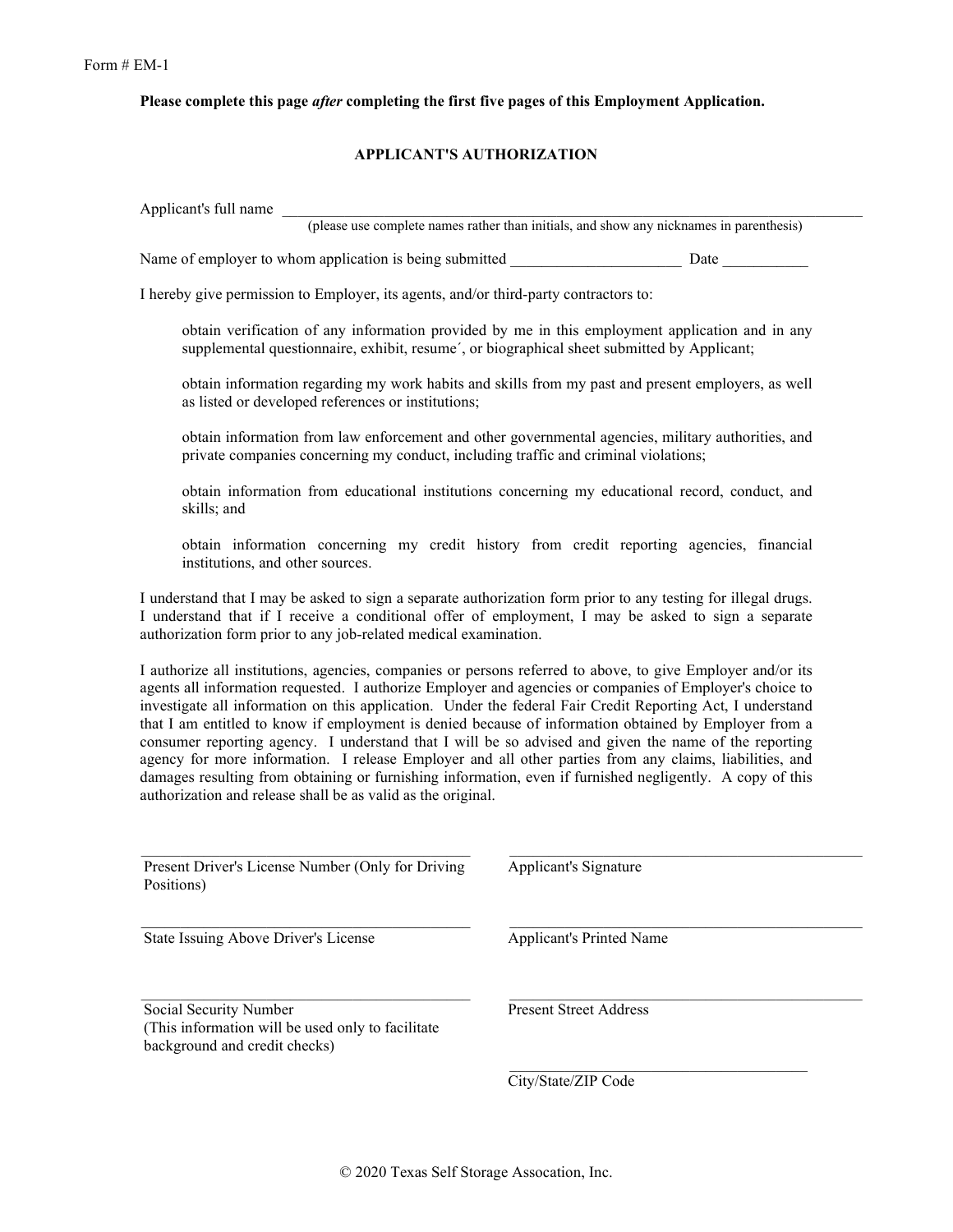#### **Please complete this page** *after* **completing the first six pages of this Employment Application.**

#### **APPLICANT'S CERTIFICATION**

I certify that all information given on this application is complete and accurate. All of my work experience, training, and other information requested on this application has been disclosed. I have not withheld any fact or circumstance which is covered by this application.

I understand that if I have made any false, misleading, or incomplete information on this application it will result in rejection of my application or will result in termination of my employment whenever discovered.

I understand that I may be asked to take job-related written tests and skill tests (if applicable) for the position for which I am applying. If I refuse to be tested, I understand that I will not be further considered for employment.

I agree to furnish additional information as may be requested. I release Employer and all other parties from any claims, liabilities, and damages resulting from obtaining or furnishing such information, even if provided negligently.

Before or after receiving any offer of employment, Employer may request that I submit to testing for illegal drugs by a firm that is chosen and paid for by Employer. I understand that the reason for such testing is that Employer endeavors to operate its business in a safe manner for all employees, customers, tenants, visitors, and/or guests. The results of such testing will be communicated to Employer or its agents. If I refuse to be tested or if I test positive for illegal drugs, I understand that I will not be further considered for employment.

I understand that I may be asked to have a job-related medical examination performed by a medical practitioner who is chosen and paid for by Employer if I receive a conditional offer of employment. The results of such examination will be communicated to Employer or its agents. I understand that I will not be further considered for employment if I refuse to submit to such job-related medical examination.

If I am actually employed, I understand that I will be asked to sign a federal I-9 form and to provide positive proof of my identity and eligibility to work in the United States.

If I am actually employed, I agree to abide by Employer's rules, procedures, and policies as modified from time to time, including any drug-free workplace policies if I am employed. I have been informed that the job being applied for requires reliable attendance and dependable performance during the contemplated working hours. If I am employed, I understand that I may be required to work various shifts and schedules as directed by my supervisor. I understand that any employment is subject to change in wages, conditions, benefits and operating policies. I understand that if I am employed, such employment will be for an indefinite period and can be terminated at any time by Employer or myself, without advance notice and without cause.

I understand that this application does not constitute an offer or acceptance of employment or an employment contract. If I am hired, I understand that all employment is "at will;" that is, either the employer or I can terminate the relationship at any time for any reason. I understand that only authorized employer representatives may enter into any contract of employment or otherwise modify the at will nature of my employment, and that any such contract must be in writing.

There  $\Box$  are or  $\Box$  are not any attachments to this application. If there are attachments, please list them below (for example, a supplemental application, a recommendation letter, an extra sheet for answering a particular question, etc.).

This certification applies to all information contained in the above attachments, if any.

Date \_\_\_\_\_\_\_\_\_\_\_\_\_\_\_\_\_\_\_\_\_\_\_\_\_\_\_\_\_\_\_\_\_\_\_\_\_\_\_\_ Applicant's signature \_\_\_\_\_\_\_\_\_\_\_\_\_\_\_\_\_\_\_\_\_\_\_\_\_\_\_\_\_\_\_\_\_\_\_\_\_\_\_\_

Applicant's printed name

*IMPORTANT NOTICE TO EMPLOYER: This form is copyrighted and is for use only in Texas by members of the Texas Self Storage Association, Inc. Use by non-TSSA members is a violation of federal copyright laws. The "blank" form may not be reproduced by any means. After a blank form is filled in by an applicant for employment, the completed form may be copied. Copyright violations will be prosecuted. This form may or may not comply with special laws or requirements of other states. Employers should keep all applications on file for at least one year.* 

© 2020 Texas Self Storage Assocation, Inc.